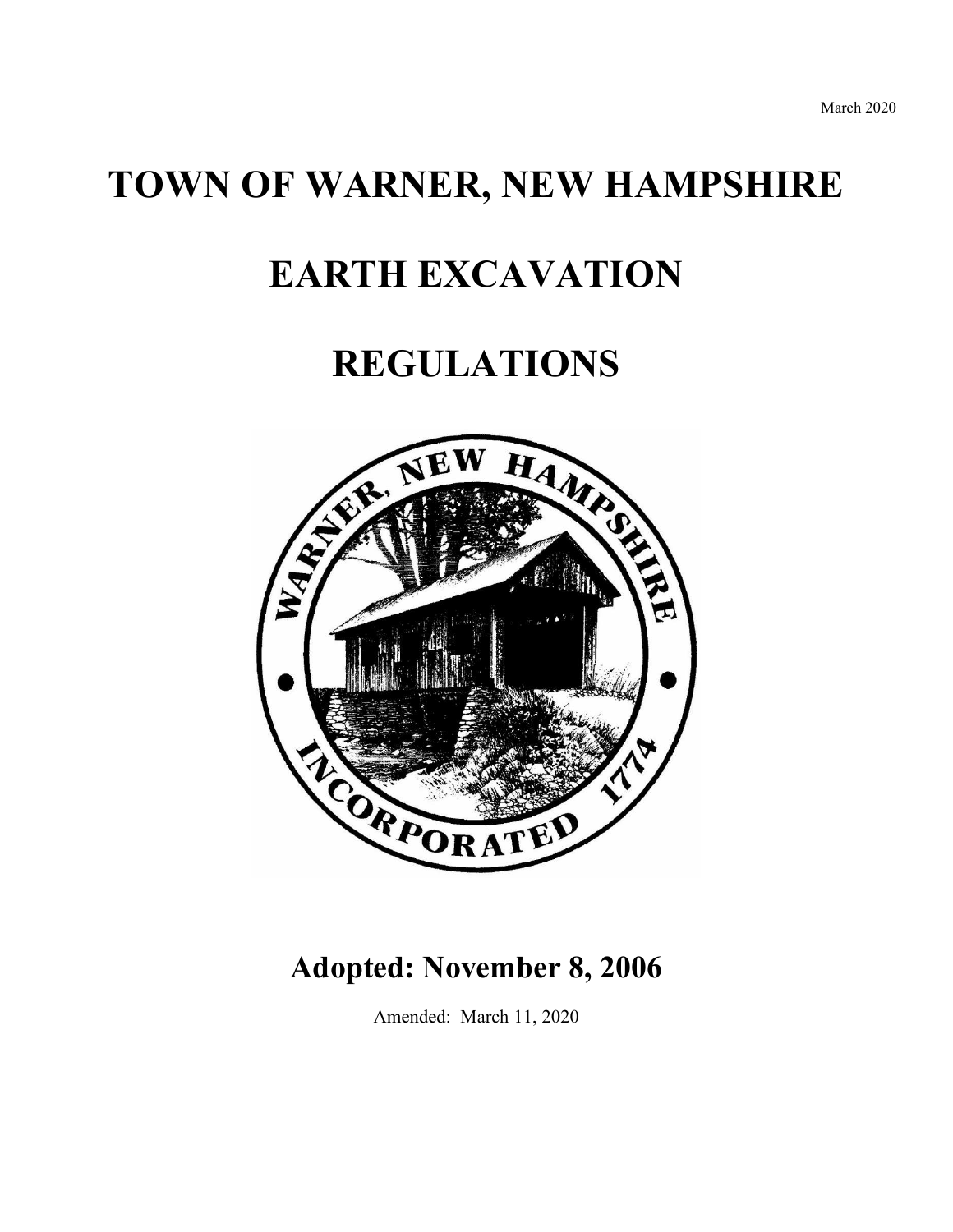# Table of Contents

| $\mathbf{I}$                              | AUTHORITY 1                                                                                                                                                                                                                                                                                                                                                                                                                                                                                         |  |
|-------------------------------------------|-----------------------------------------------------------------------------------------------------------------------------------------------------------------------------------------------------------------------------------------------------------------------------------------------------------------------------------------------------------------------------------------------------------------------------------------------------------------------------------------------------|--|
| $\mathbf{I}$                              |                                                                                                                                                                                                                                                                                                                                                                                                                                                                                                     |  |
| $\mathop{\rm III}$                        | DEFINITIONS 1                                                                                                                                                                                                                                                                                                                                                                                                                                                                                       |  |
| IV                                        |                                                                                                                                                                                                                                                                                                                                                                                                                                                                                                     |  |
| V                                         |                                                                                                                                                                                                                                                                                                                                                                                                                                                                                                     |  |
| VI                                        |                                                                                                                                                                                                                                                                                                                                                                                                                                                                                                     |  |
| VII                                       |                                                                                                                                                                                                                                                                                                                                                                                                                                                                                                     |  |
| VIII                                      |                                                                                                                                                                                                                                                                                                                                                                                                                                                                                                     |  |
| IX                                        |                                                                                                                                                                                                                                                                                                                                                                                                                                                                                                     |  |
| X                                         | $\begin{tabular}{c} {\bf INCREMENTAL RECLAMATION} \end{tabular} \begin{tabular}{c} \multicolumn{2}{c}{} & \multicolumn{2}{c}{} & \multicolumn{2}{c}{} \\ \multicolumn{2}{c}{} & \multicolumn{2}{c}{} \\ \multicolumn{2}{c}{} & \multicolumn{2}{c}{} \\ \multicolumn{2}{c}{} & \multicolumn{2}{c}{} \\ \multicolumn{2}{c}{} & \multicolumn{2}{c}{} \\ \multicolumn{2}{c}{} & \multicolumn{2}{c}{} \\ \multicolumn{2}{c}{} & \multicolumn{2}{c}{} \\ \multicolumn{2}{c}{} \\ \multicolumn{2}{c}{} \\$ |  |
| XI                                        |                                                                                                                                                                                                                                                                                                                                                                                                                                                                                                     |  |
| XII                                       |                                                                                                                                                                                                                                                                                                                                                                                                                                                                                                     |  |
| XIII                                      |                                                                                                                                                                                                                                                                                                                                                                                                                                                                                                     |  |
| XIV                                       |                                                                                                                                                                                                                                                                                                                                                                                                                                                                                                     |  |
| XV                                        |                                                                                                                                                                                                                                                                                                                                                                                                                                                                                                     |  |
|                                           | XVI SEVERABILITY 14                                                                                                                                                                                                                                                                                                                                                                                                                                                                                 |  |
|                                           |                                                                                                                                                                                                                                                                                                                                                                                                                                                                                                     |  |
| APPLICATION CHECKLIST 15                  |                                                                                                                                                                                                                                                                                                                                                                                                                                                                                                     |  |
|                                           |                                                                                                                                                                                                                                                                                                                                                                                                                                                                                                     |  |
| <b>RECLAMATION STANDARDS</b><br>$\sim$ 18 |                                                                                                                                                                                                                                                                                                                                                                                                                                                                                                     |  |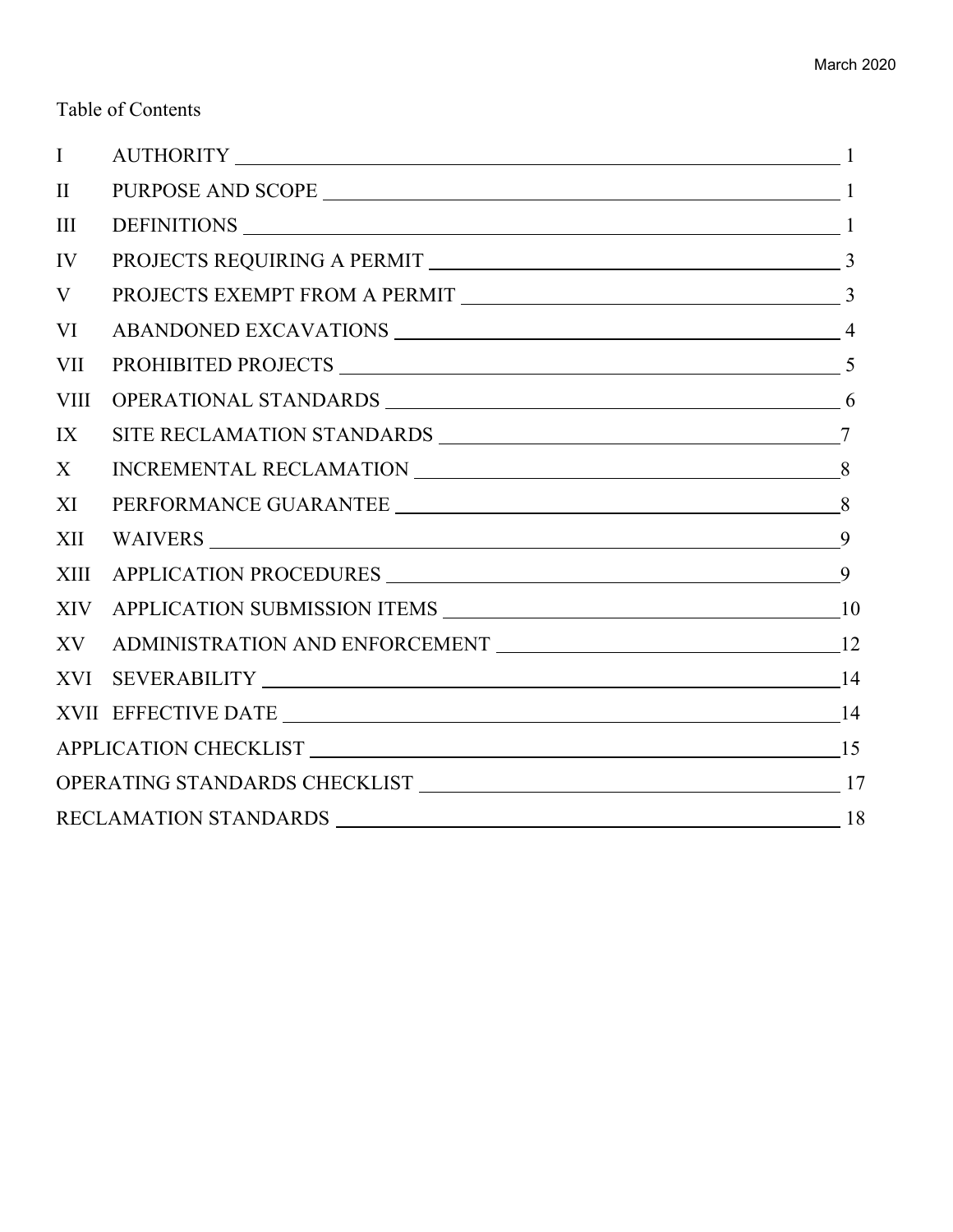#### **Section I: Authority**

Chapter 155-E of the New Hampshire Revised Statutes Annotated stipulates that, with some exceptions, all earth excavations in the State are subject to regulation by the local municipality in which the operation occurs. Pursuant to the authority vested in the Planning Board by the voters of the Town of Warner and RSA 155-E, the Planning Board adopts the following regulations to govern the excavation of earth materials in the Town of Warner.

# **Section II: Purpose and Scope**

The goals of this regulation are to: provide for reasonable opportunities for excavation; minimize safety hazards which can be created by open excavations; ensure that the public health and welfare will be safeguarded; protect natural resources and the environment; and maintain the aesthetic features of the Town. For the purpose of achieving these goals, no earth materials in the Town shall be removed except in conformance with these regulations.

#### **Section III: Definitions**

- A. "**Abutter"** as defined in RSA 672:3: also includes any person whose property has a boundary which is within two hundred (200) feet of any boundary of the land under consideration, or has frontage on a pond on which the land under consideration also has frontage. [*Amended March 2020]*
- B. Applicant means the owner of the property to be excavated or the owner's agent, so designated in writing as part of the excavation application.
- C. Board means the Planning Board of the Town of Warner.
- D. Commercial Excavation means excavation of earth intended for commerce, excluding excavation that is strictly conducted for the purpose of alteration, renovation, improvement or construction to the property on which the excavation takes place. Any material leaving the property for whatever reason is considered to be a commercial operation.
- E. Contiguous means land whose perimeter can be circumscribed without interruption in common ownership except for roads or other easements, in a single town, except in the case of stationary manufacturing plants as described in RSA 155-E:2, III, whose perimeter is not defined by town boundaries.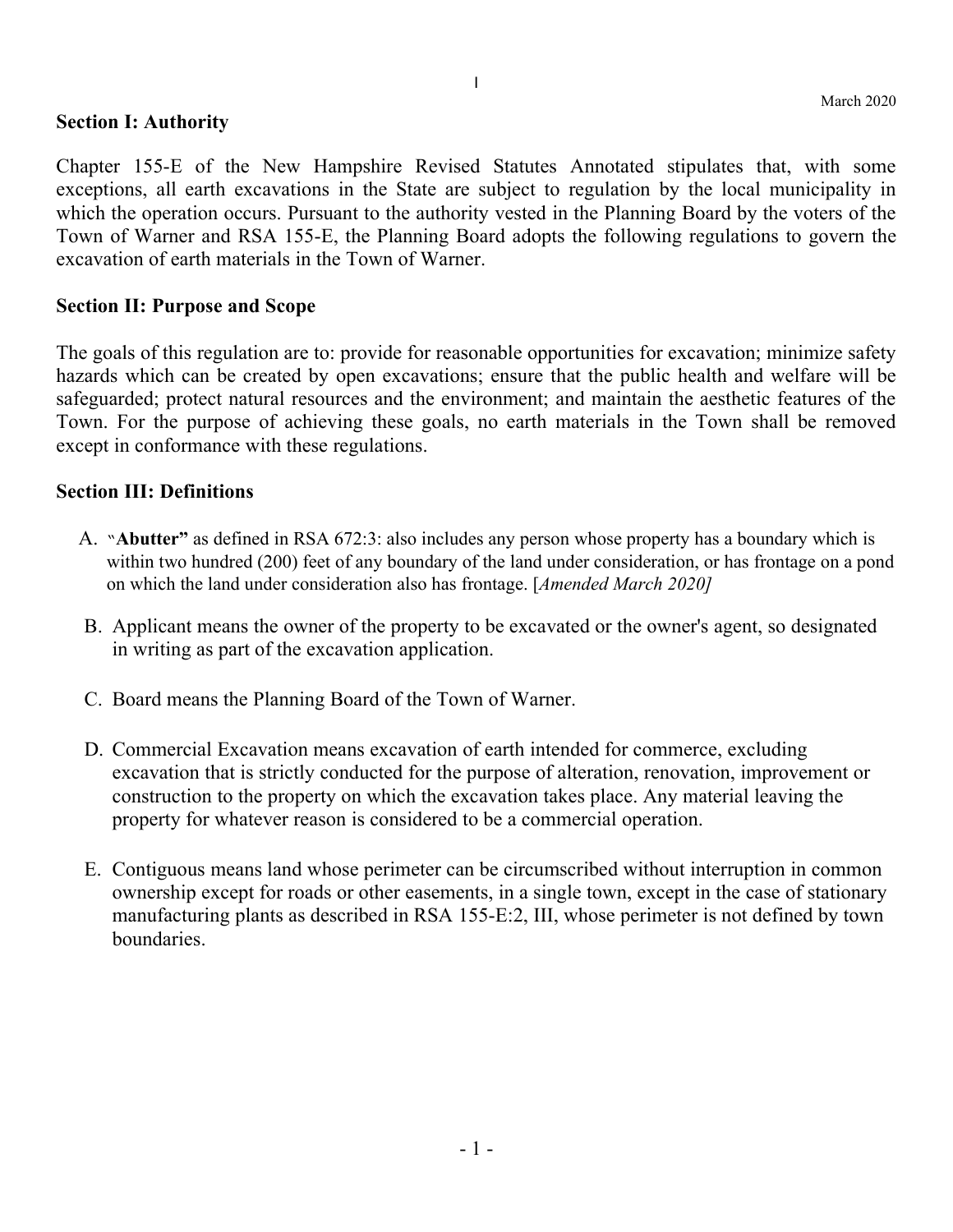- F. Dimension Stone means rock that is cut, shaped or selected for use in blocks, slabs, sheets, or other construction units of specified shapes or sizes and is used for external or interior parts of buildings, foundations, curbing, paving, flagging, bridges, revetments, or for other architectural or engineering purposes. Dimension stone includes quarry blocks from which sections of dimension stone are to be produced. Dimension stone does not include earth as defined below.
- G. Earth means sand, gravel, rock, soil or construction aggregate produced by quarrying, crushing or any other mining activity or such other naturally occurring unconsolidated materials that normally mask the bedrock.
- H. Excavation means a land area which is used, or has been used, for the commercial taking of earth, including all slopes.
- I. Excavation Area means the land area within an excavation site where excavation has occurred or is eligible to occur under the provisions of RSA 155-E. This is also known as the pit area.
- J. Excavation Site means any area of contiguous land in common ownership upon which excavation takes place.
- K. Existing Excavation means any excavation which. has been in operation for at least two years prior to the adoption of this ordinance and which holds a valid Excavation Tax Certificate at the time of adoption of this ordinance
- L. Expansion:
	- (a) of existing excavations means excavation beyond the limits of the Town or expansion beyond the area which on August 24, 1979 and at all subsequent times thereto had been contiguous to and in common ownership with the excavation site and has been appraised and inventoried for tax purposes as part of the same tract as the excavation site.
	- (b) of stationary manufacturing plants means to any contiguous lands which were in common ownership with the site of the plant on August 4, 1989 whether or not state and local permits were granted before August 4, 1989.
- M. Reclamation means the restoring of an excavation site to a standard at least equal to those outlined in Section IX of these regulations.
- N. Stationary Manufacturing and/or Processing Plants means permanent facilities which are placed on a site for the purposes of sorting, washing, screening, crushing, classifying, drying or processing excavated earth materials.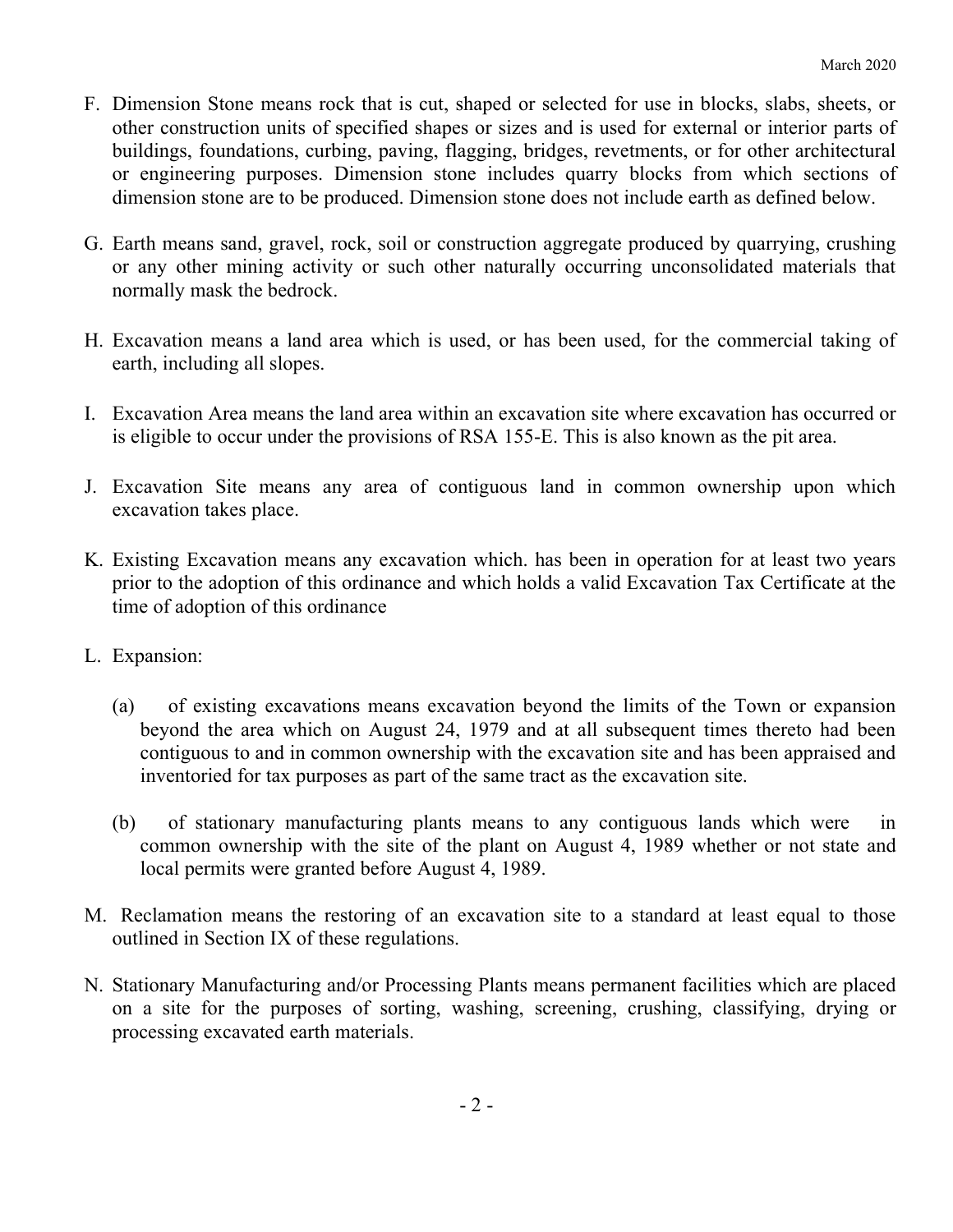# **Section IV: Projects Requiring a Permit**

- A. Those that commenced operations since August 24, 1979 without first obtaining a permit, unless specifically exempted by Section V below.
- B. Any excavation proposing to begin operation after the effective date of these regulations.
- C. Those that have lawfully operated prior to August 24, 1979 and wish to expand the excavation area beyond the limits contained in the report submitted in accordance with RSA 155-E:2, I, (d).
- D. For stationary plants that have land that was contiguous and in common ownership as of August 4, 1989, no permit is required. Land acquired after August 4, 1989 will need to have a permit.
- E. Excavation that is exclusively incidental to the lawful construction or alteration of a building or structure, a parking lot or way including a driveway on a portion of the premises where total earth removal quantity is more than 1000 cubic yards. This excavation cannot be started, however, until any required state and local permits have been issued.
- F. Excavation that is incidental to agricultural or silvicultural activities, normal landscaping or minor topographical adjustment when total earth removal quantity is more than 1000 cubic yards. In the event of questions, the Board shall determine what is incidental.
- G. Excavation from a granite quarry for the purpose of producing dimension stone (the town cannot regulate dimension stone quarries), if such excavation requires a permit under RSA 12-E (Mining and Reclamation).

# **Section V: Projects Exempt from a Permit**

- A. The following projects do not require a permit, but are nevertheless subject to Sections VIII, IX, X and XI of these regulations. In the event of a question regarding compliance, the Board may require the owner/operator to come before the Board and submit such information as may be necessary to demonstrate compliance with said standards. Existing Excavations, provided that within three months of adoption of this ordinance, the following information is submitted:
	- 1. A Report to the Planning Board as required by RSA 155-E:2, I, (d) that includes: a. the location of the excavation and the date the excavation first began. b. a description of the limits of permissible expansion, as have been appraised and inventoried for property tax purposes and which are claimed to apply to the excavation. c. an estimate of the area that has been excavated at the time of the report.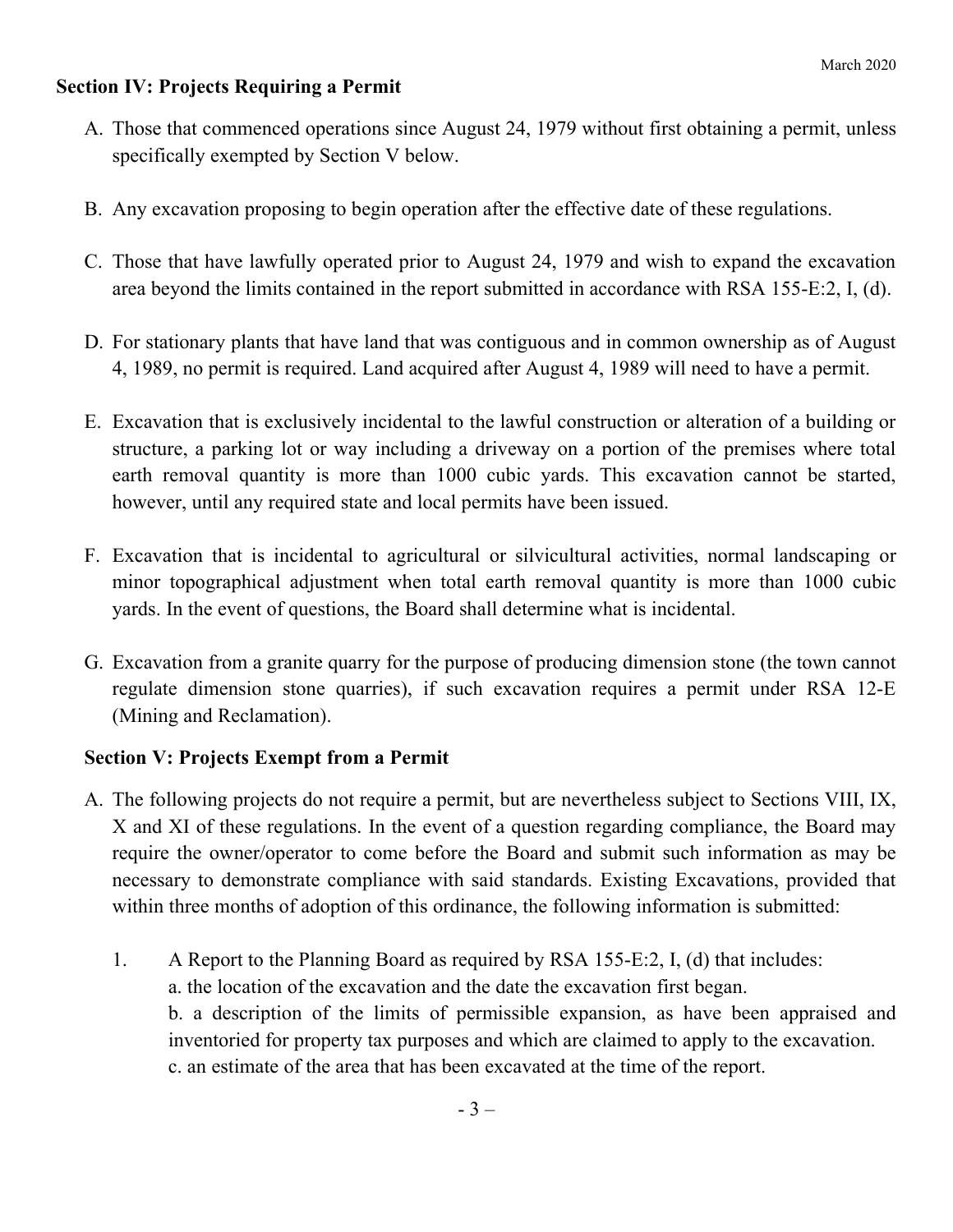d. an estimate of the amount of commercially viable earth materials still available on the parcel; and

e. a narrative statement outlining the history of the excavation site, current anticipated excavation amounts, and proposed future excavation amounts.

- 2. A plot plan showing the overall area of the lot with the excavation sites identified. The plan shall be to scale, with the scale noted, dimensioned, and contain a north arrow. The plan shall contain the name and address of the landowner and show major features of the lot such as wetlands, ponds, streams, ledges, roads, buildings, etc. The plot plan shall be in any form deemed adequate by the Warner Planning Board.
- 3. A reclamation plan as described in Section IX.
- B. The following projects do not require a permit, but are nevertheless subject to Sections VIII, IX, X, and XI of these regulations. Compliance with these standards is mandatory in order to retain the non-permit status. Loss of such non-permit status can occur only after the Board has given written notice that the excavation is not in compliance and the owner has failed to bring it into compliance within 30 days of receipt of such notice.
	- 1) Excavations from a site which on August 4, 1989 was contiguous to or was contiguous land in common ownership with stationary manufacturing and processing plants which were in operation as of August 24, 1979 and which use earth obtained from such excavation site.
	- 2) Excavations from a site that on August 4, 1989 was contiguous to, or contiguous land in common ownership with stationary manufacturing and processing plants for which local or state permits have been granted since August 24, 1979 and before August 4, 1989, which used earth obtained from such site.
	- 3) An excavation performed exclusively for the lawful construction, reconstruction, or maintenance of a Class I, II, III, IV, or V highway by a unit of government having jurisdiction, or by their agent pursuant to RSA 155-E:2, IV. A copy of the pit agreement executed between the pit owner and the governmental unit shall be filed with the Board; in addition, the provisions of Section VII, IX, X, and XI of this regulation shall be complied with.

# **Section VI: Abandoned Excavations**

- A. Any excavation, except for those associated with stationary manufacturing plants, for which the affected area has not been brought into complete compliance with the reclamation standards of this regulation shall be considered abandoned if:
	- 1) No material of sufficient weight or volume to be commercially useful has been removed from the site during any 2-year period. The time period may be extended if, prior to the end of the time period, the Board approves a reclamation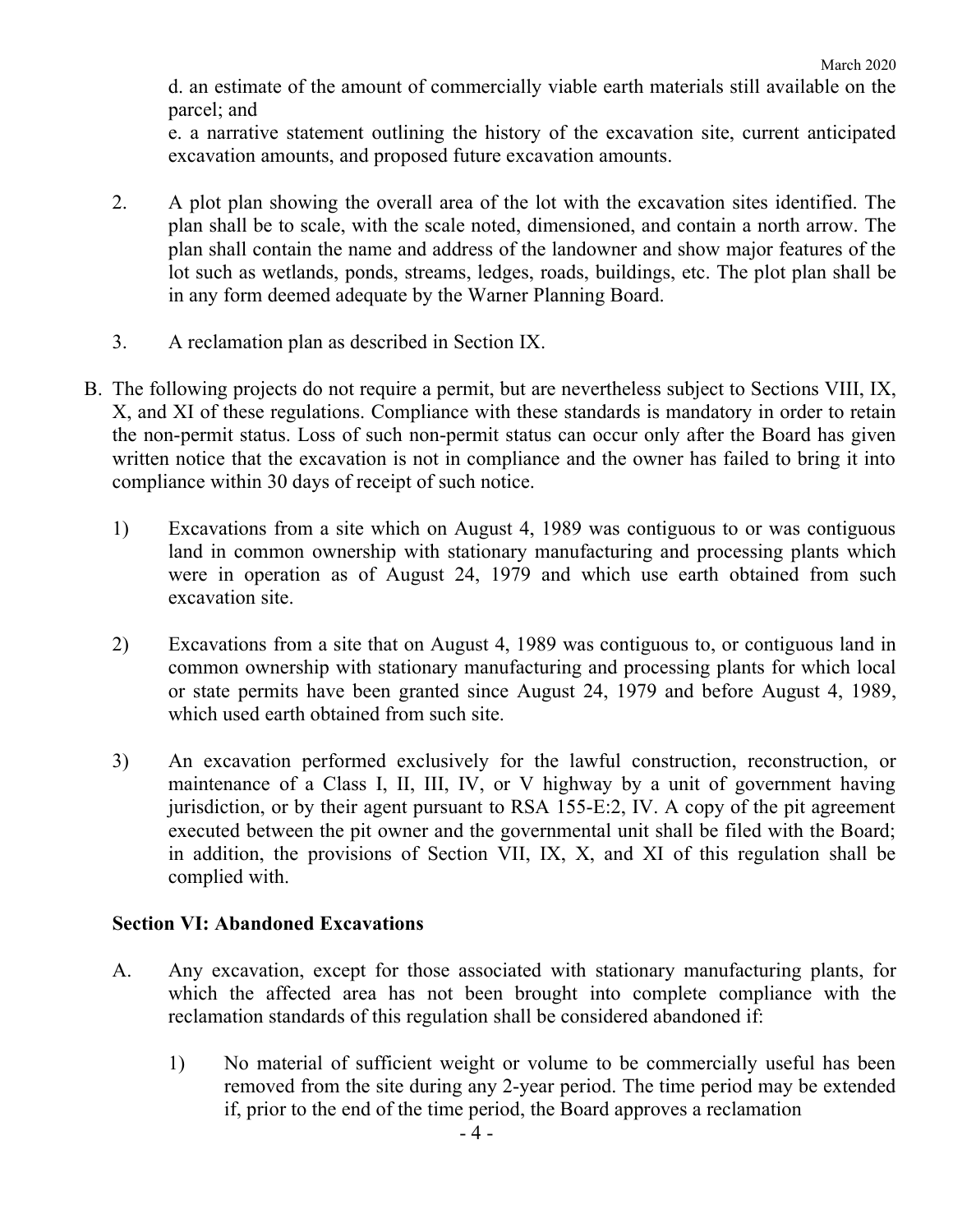timetable, and a bond or other surety is posted in a form and amount prescribed by the Board sufficient to cover the costs of reclaiming the entire site.

- 2) The excavation is in use but has not been brought into compliance with the incremental reclamation standards of this regulation, a bond has not been posted, or the Board has not approved a reclamation timetable.
- 3) The owner or operator of the excavation has neither secured a permit pursuant to these regulations nor filed an excavation report with the Board pursuant to RSA 155-E:2, I, (d).
- B. In the event the Board determines that any abandoned excavation presents a hazard to the public health, safety or welfare, the owner may be required, following a public hearing, to comply with the timetable and bonding requirements outlined above, or to complete reclamation within a reasonable period of time. Should reclamation not be completed, the Board may request the Town to authorize reclamation at the Town's expense. The Town's costs shall constitute an assessment against the owner and shall create a lien against the property. Such assessment and lien may be enforced and collected in the same manner as provided for real estate taxes.

#### **Section VII: Prohibited Projects**

The Board shall not grant a permit under the following conditions:

- A. For excavations within 50 feet of the boundary of a disapproving abutter or within 10 feet of an approving abutter unless approval is requested by said abutter.
- B. Where existing visual barriers would be removed, except to provide access to the excavation.
- C. Where the issuance of the permit would be unduly hazardous or injurious to the public welfare. The Board shall give particular consideration to such factors as noise, traffic, dust, fumes, or danger from operation.
- D. Where the excavation would substantially damage a known aquifer, as designated by the United States Geological Survey.
- E. When the excavation cannot receive necessary approvals from state or federal agencies, such as Alteration of Terrain or Wetlands permits.
- F. Where the excavation is not permitted by zoning or other applicable ordinances, provided, however, that reasonable opportunities for excavation exist in town, as described in RSA 155- E:4, III.
- G. Where the project cannot comply with the requirements of Sections IX, X, and XI of these regulations.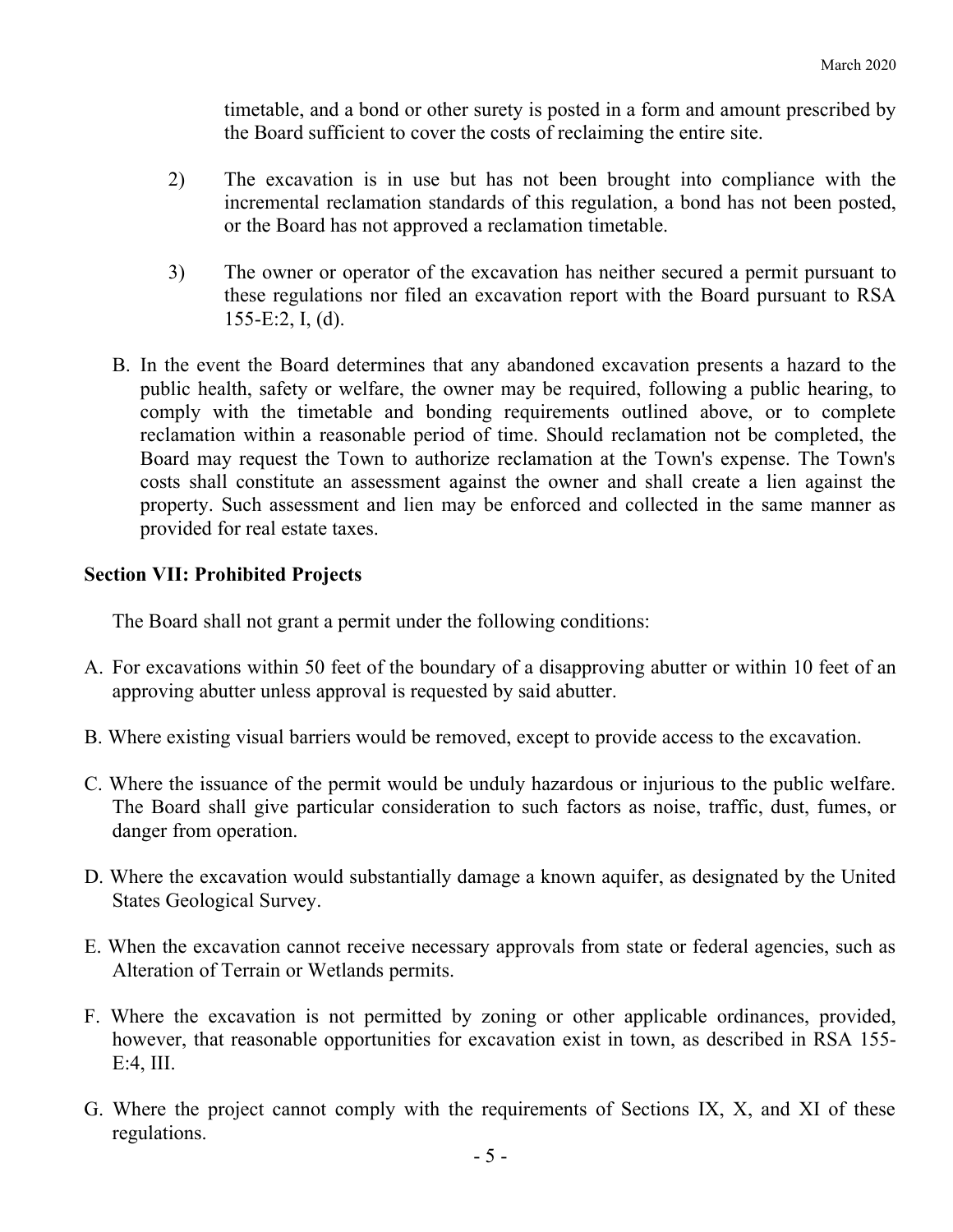# **Section VIII: Operational Standards**

A. For excavations not requiring a permit, the following standards apply. For those excavations requiring a permit, these standards as considered to be the minimum; more stringent standards such as are consistent with the purpose of these regulations may be applied, as deemed necessary by the Board.

1) No excavation shall be permitted closer than 150 feet to an existing dwelling or to a building site for which a building permit has been issued at the time the excavation permit is granted.

2) No excavation shall be permitted below road level within 50 feet of the right-of-way of any public highway as defined in RSA 229:1 unless such excavation is for the purpose of said highway.

3)Vegetation shall be maintained or provided within the peripheral areas of items 1 and 2 of this section.

4) No fuels, lubricants or other toxic or polluting chemicals shall be stored onsite unless in compliance with State laws or rules pertaining to the storage of such materials.

5)Where temporary slopes will exceed a 1:1 grade, a fence or other suitable barricade shall be erected to warn of danger and/or to limit access to the site.

 6) Appropriate drainage shall be provided to prevent the accumulation of freestanding water for prolonged periods.

7) Excavation practices that result in continued siltation of surface waters or any degradation of water quality of any public or private water supplies are prohibited.

8) No excavation shall be permitted within 75 feet of any great pond, navigable river, or any other standing body of water 10 acres or more in area, or within 25 feet of any other stream, river or brook which normally flows throughout the year, or any naturallyoccurring standing body of water less than 10 acres, prime wetland as designated in accordance with RSA 482-A:15, I, or any other wetland greater than 5 acres in area as defined by the State of New Hampshire Department of Environmental Services.

9) Nothing herein contained shall be construed to forbid the creation of a lake or pond; provided that adequate provision has been made for the runoff of water in such manner as will not injure any roads, highways, or abutting property. If more than 1000 cubic yards of earth will be removed from the parcel as a result of the project, an excavation permit shall be obtained. All ponds must have a slope no less than 3:1. (Note: all ponds must be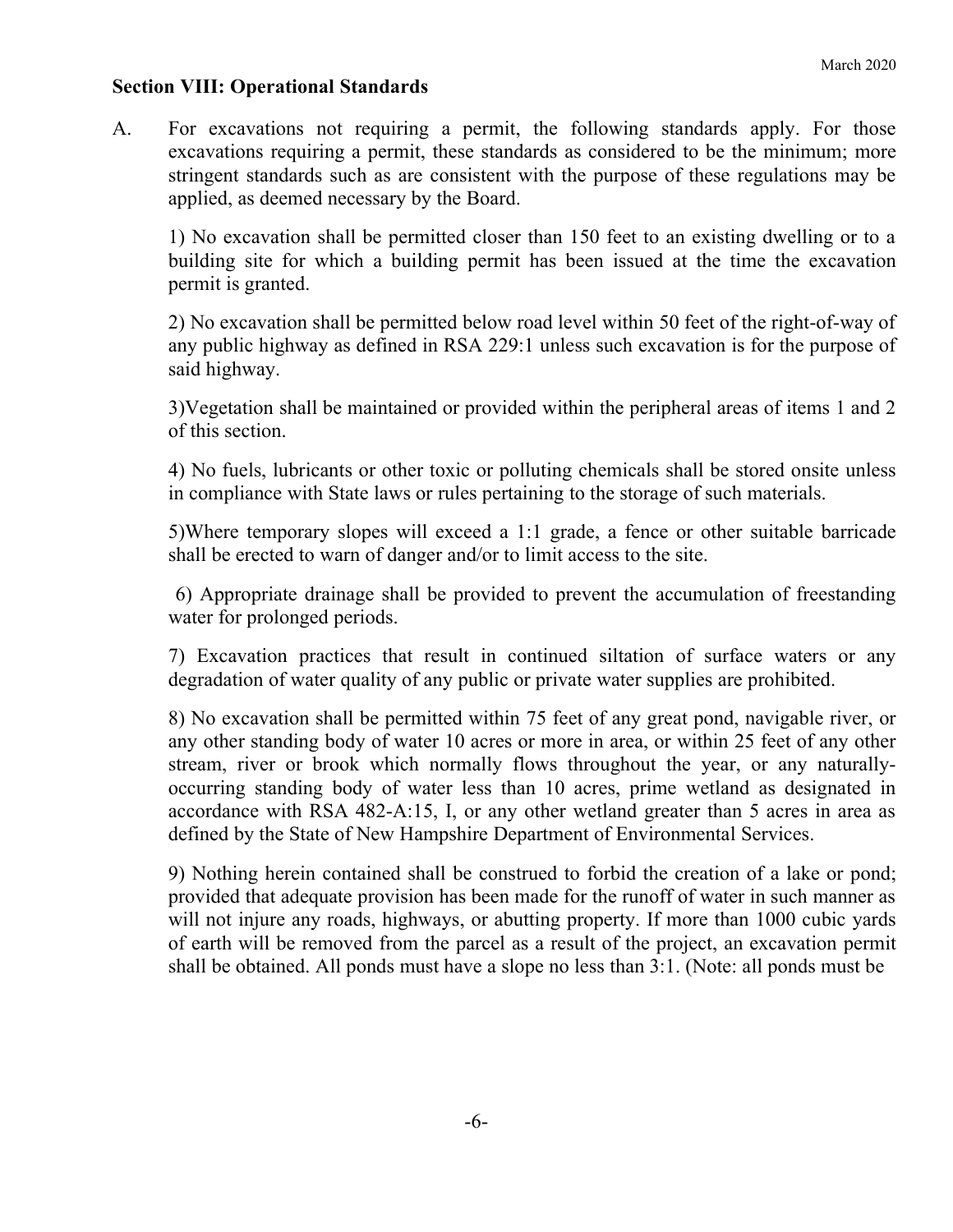constructed in compliance with NH Department of Environmental Services' regulations regarding wetlands, excavation, and dam construction.)

- B. Processing
	- 1) No processing machinery shall be erected or maintained on the lot within less than 300 feet of any property line, and such machinery shall be removed from the lot upon expiration of the permit.
	- 2) No material shall be stock piled or located outside the Excavation Area.

#### **Section IX: Site Reclamation Standards**

- A. For excavations not requiring a permit, the following standards apply. For excavations requiring a permit, these standards are considered to be the minimum; more stringent standards such as are consistent with the purpose of these regulations may be applied, as deemed necessary by the Board.
- B. Within 12 months following the expiration date of a permit issued under these regulations, or the completion of any excavation, whichever occurs first, the excavated area shall be reclaimed in accordance with the following standards:
	- 1) Areas visible from a public way, from which trees have been removed, shall be replanted with tree seedlings, set out in accordance with acceptable horticultural practices.
	- 2) On any sites visible from the public way, the Planning Board may require planting of trees or other vegetation as screening.
	- 3) Except for exposed rock ledge, all disturbed areas shall be spread with topsoil or other soil capable of maintaining permanent vegetation and shall be planted with tree seedlings or grass suitable to prevent erosion.
	- 4) All earth and vegetative debris resulting from the excavation shall be removed or otherwise lawfully disposed of.
	- 5) All graded areas covered with soil shall be seeded or planted with tree seedlings. The area shall be maintained and nurtured until a permanent vegetative crop is established
	- 6) All slopes, except for exposed ledge, shall be graded to natural repose for the type of soil of which they are composed so as to control erosion or at a ratio of horizontal to vertical proposed by the owner and approved by the Board. Changes of slope shall not be abrupt but shall blend with the surrounding terrain.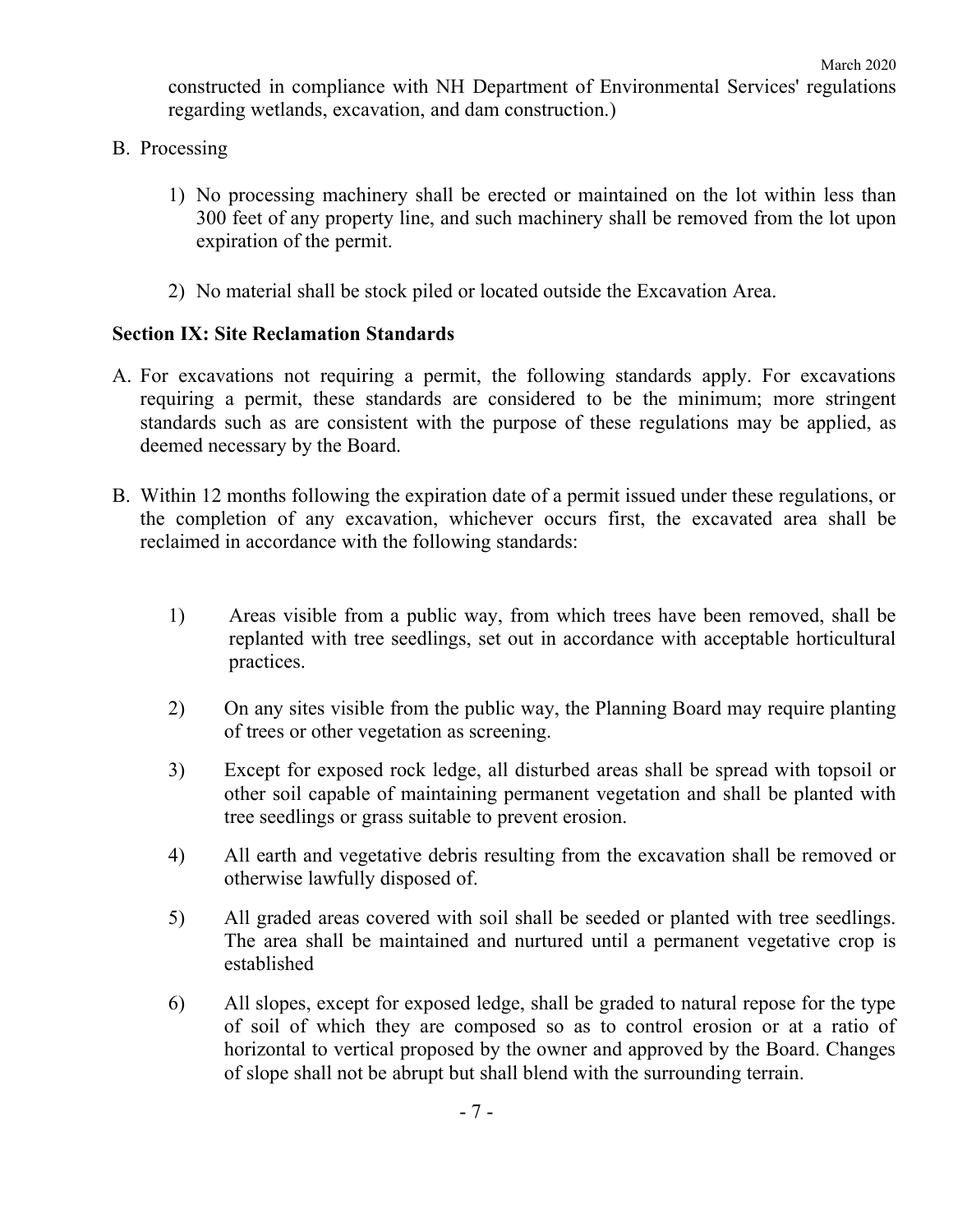- 7) All finish grade elevations shall maintain a minimum six (6) foot separation above the seasonal high water-table, except for when a pond is created.
- 8) Any standing bodies of water created by the excavation that have been judged by the Board to constitute a hazard to health and safety shall be eliminated.
- 9) The topography of the land shall be left so that water draining from the site leaves the property at the original, natural drainage points and in the original and natural proportions of flow.
- 10) For excavation projects requiring an Alteration of Terrain Permit from the NH Department of Environmental Services, the provisions of RSA 485-A:17 shall supersede the regulation in number 9 immediately above. Copies of all such permits shall be filed with the Board.

# **Section X: Incremental Reclamation**

Except for excavation sites of operating stationary manufacturing plants, any excavated area of 5 contiguous acres or more which is depleted of commercial earth materials, excluding bedrock, or any excavation from which earth materials of sufficient weight or volume to be commercially useful have not been removed for a 2-year period, shall be reclaimed in accordance with Section IX of these regulations within 12 months following such depletion or non-use, regardless of whether other excavation is occurring on adjacent land in contiguous ownership. A reclamation plan, including a reclamation timetable for the depleted areas within the reclamation site, shall be submitted to the Board for approval.

# **Section XI: Performance Guarantee**

- A. Prior to the granting of any permit, or to the removal of topsoil or other overburden material from a new area within an existing excavation site, the applicant shall submit to the Selectmen a performance bond with sufficient surety as determined by the Planning Board. The purposes of the bond are to guarantee reclamation of the area, compliance with the permit, and any inspections. Off-site improvements for potential damage of Town roads or facilities caused by the transportation of earth materials shall be discussed at this stage.
- B. The surety may be in the form of a performance bond, property escrow, irrevocable letter of credit, or any other form approved by the Board. The surety may be phased to coincide with the phasing of work, in an amount sufficient to guarantee reclamation of the applicable section, to be released as sections are completed. Prior to a new section being opened, new securities shall be posted. The surety shall not be released until the Board is satisfied that all conditions of the site reclamation plan have been complied with.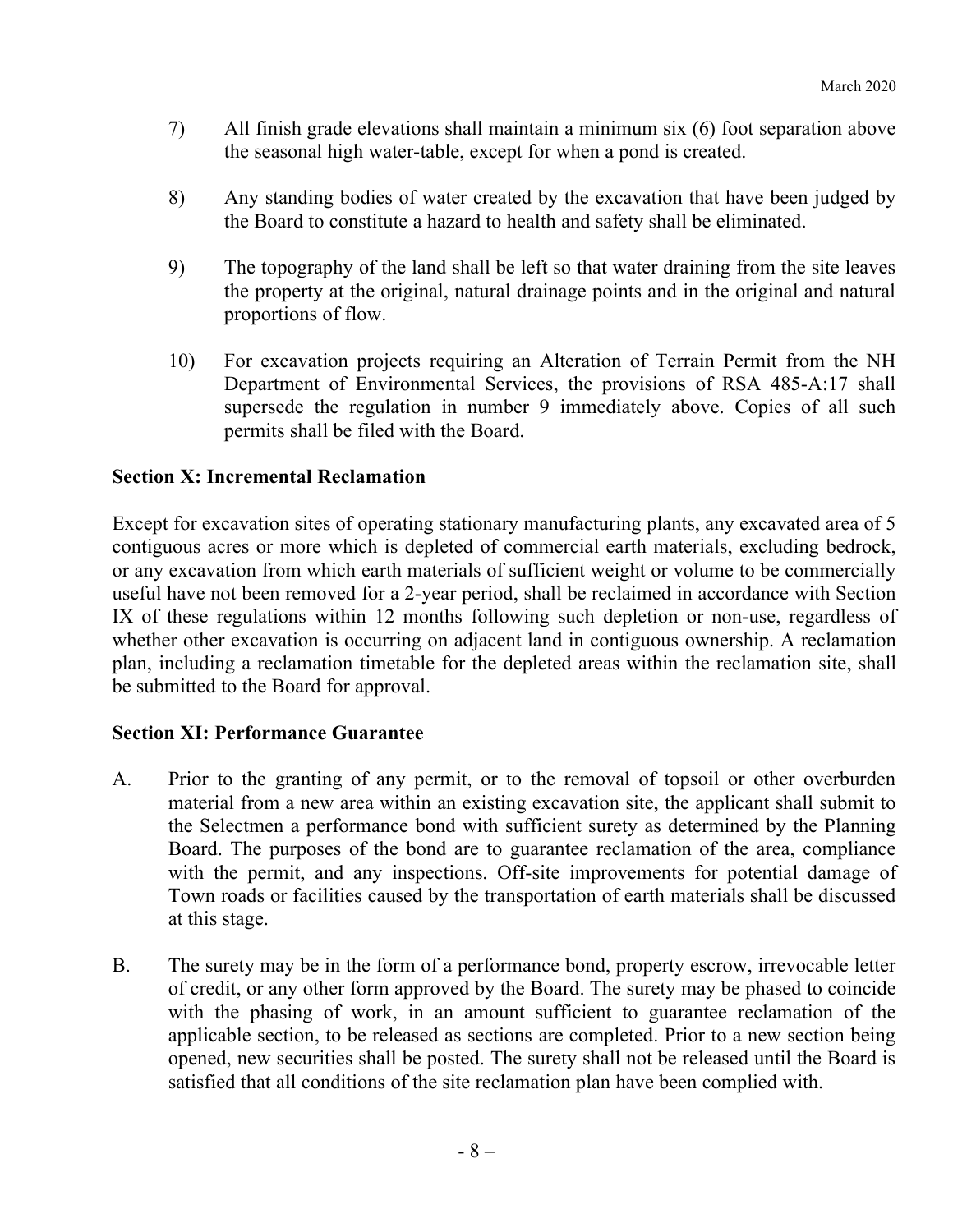#### **Section XII: Waivers**

Due to the diverse nature of excavation operations, the Board may, upon application and following a duly-noticed hearing, grant any waiver in writing to the standards contained in Sections, IV, VI, VIII, IX, X, XI, XIV, and XV of this regulation for good cause shown.

#### **Section XIII: Application Procedures**

#### A. Filing of the Application

- 1. Applications for excavation permits consisting of the application form and the plans required by Section XIV shall be received by the Planning Board at least 15 days before the regularly scheduled meeting at which it is to be submitted for acceptance.
- 2. The application will be reviewed with the applicant at the meeting and will be accepted by the Board only if it is found to meet all submission requirements for a completed application. Should the application not be accepted as complete, another meeting must be scheduled for its submission.

#### B. Board Action on Application

- 1. Following a vote to accept the application as complete, the Board will hold a public hearing at that time or within 30 days.
- 2. Within 20 days after the close of the hearing on the application, or any continuation thereof, the Board shall make a decision. Notice of this decision shall be recorded in the minutes of the meeting.
- 3. The applicant shall receive a written copy of the decision. In the event the application is disapproved, the reasons for the disapproval shall be given.

# C. Notices Required for Public Hearing

- 1. All abutters and the Warner Conservation Commission will be notified by certified mail, not less than 10 days prior to the meeting at which the application will be submitted for acceptance. The applicant will take names and addresses of abutters from Town records not more than 5 days before filing the application.
- 2. Public notice will appear in a newspaper of general circulation and in at least three public places not less than 10 days prior to the meeting.
- 3. The notice must include the location and general description of the proposal, as well as the date, time and place of the meeting.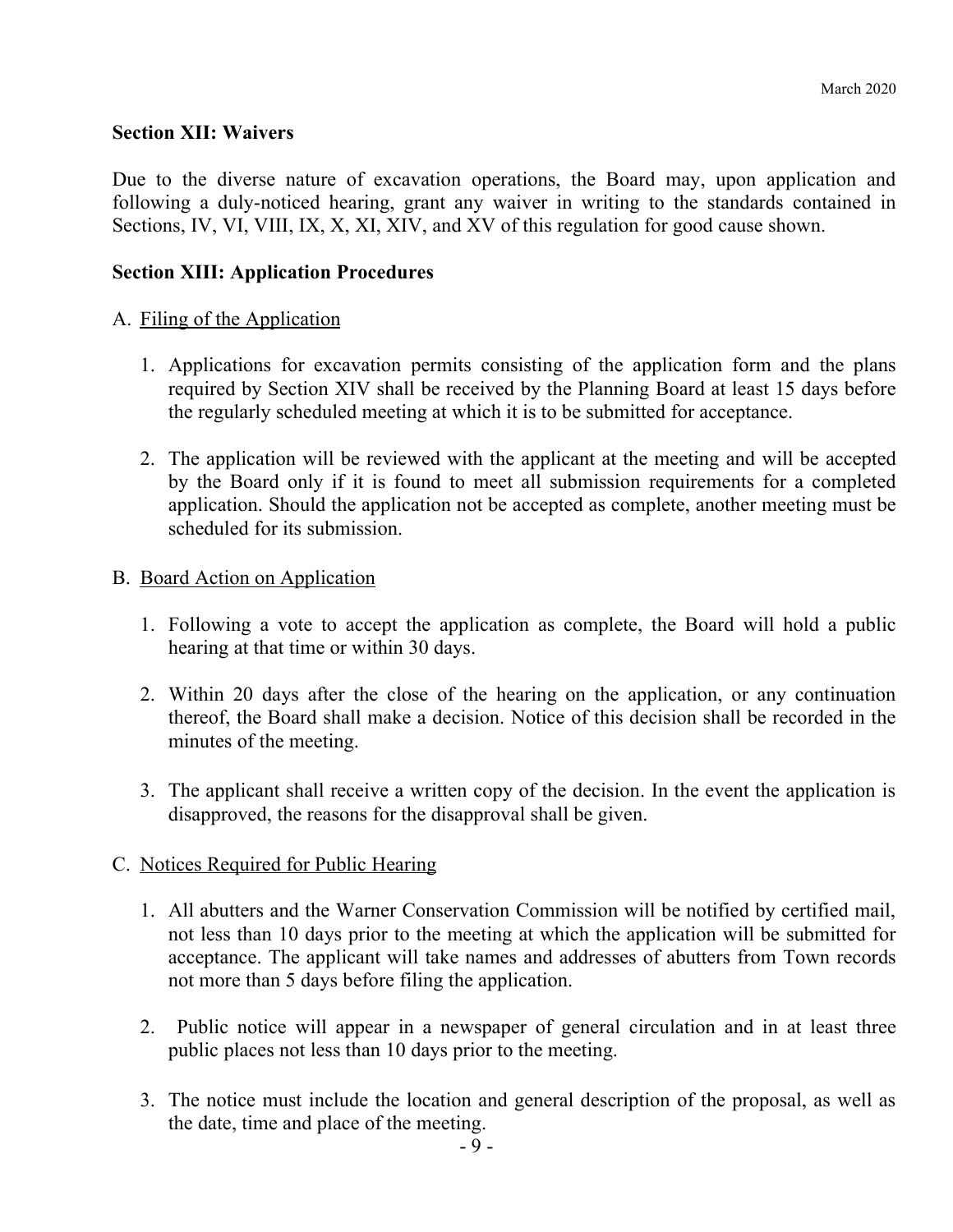# D. Fees

- 1. A filing fee of \$50 (subject to change without notice) plus postage shall be paid upon submission of an application. Failure to pay such cost shall constitute grounds for the Board to not accept the application.
- 2. A permit fee of \$50 shall be paid upon the issuance of a permit.
- 3. Additional reasonable fees shall be charged should the Board require the advice of an engineer or other expert to review plans or inspect the site to determine permit compliance.
- E. Plan Distribution

The applicant shall submit at least 4 copies of an Excavation and a Reclamation Plan to the Planning Board. The applicant shall send one copy to the Conservation Commission. The plans shall be at a scale appropriate for the land area involved.

# **Section XIV: Application Submission Items**

A. Excavation Plan

The excavation plan shall address specific actions to be taken on the site relative to fuel and chemical handling and storage, dust control, traffic, noise control and abatement, and comprehensive site safety of unauthorized persons. The plan shall show or be accompanied by the following items:

- 1) Name and address of the owner, the excavator (if different) and all abutters.
- 2) Name, address, and signature of the person preparing the plan; date, bar scale and north arrow.
- 3) Acknowledgment block for Conservation Commission Chairman, and other Town Department Heads as deemed appropriate by the Board.
- 4) Approval line for Planning Board Chairman signature.
- 5) Zoning district boundaries of the proposed area and within 200 feet of the boundary of the project.
- 6) Sketch and description of the location and boundaries of the proposed and any current existing excavations; the area shall be shown in square feet and acre(s). 7)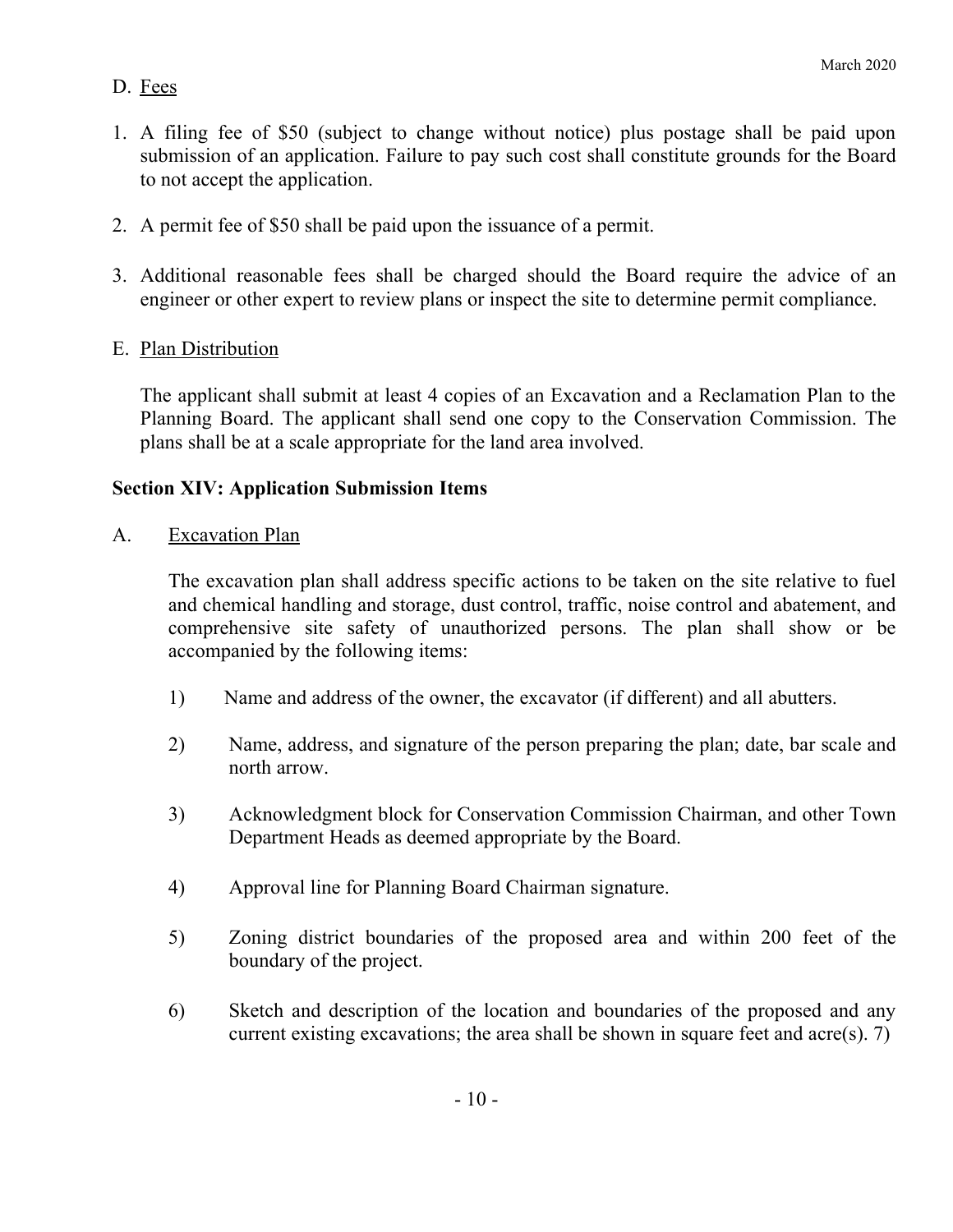- 7) The location of existing buildings, structures, septic systems and wells within 200 feet of the boundary.
- 8) Public streets, driveways, intersections, rights-of-way, and all easements within 200 feet; road network to be affected; intended transportation routes to be used.
- 9) Existing topography at contour intervals of five feet or less.
- 10) All surface drainage patterns including wetlands and standing water.
- 11) Sketch and description of existing and proposed access roads, including width and surface materials.
- 12) The breadth, depth and slope of the proposed excavation and the estimated duration of the project.
- 13) The elevation of the highest annual average ground water table within or next to the proposed excavation.
- 14) A State Certified Soil Scientist shall evaluate test pits that extend to either the seasonal high water table or ledge, or to a minimum of six feet below the maximum proposed excavation depth, including location and soils data. Boring logs may be submitted separately.
- 15) Proposed fencing, buffers or other visual barriers, including height and materials.
- 16) All measures to control erosion, sedimentation, water pollution, air pollution, and any hazards to human safety.
- 17) Plans for storm water management.
- 18) Plans for equipment maintenance.
- 19) Methods to prevent materials from the site from being tracked onto public roadways.
- 20) Copies of all necessary state and federal permits.
- B. Reclamation Plan

The reclamation plan shall address the effects of the proposed excavation on soil, surface and groundwater, vegetation, overburden, topography, and fill material, and should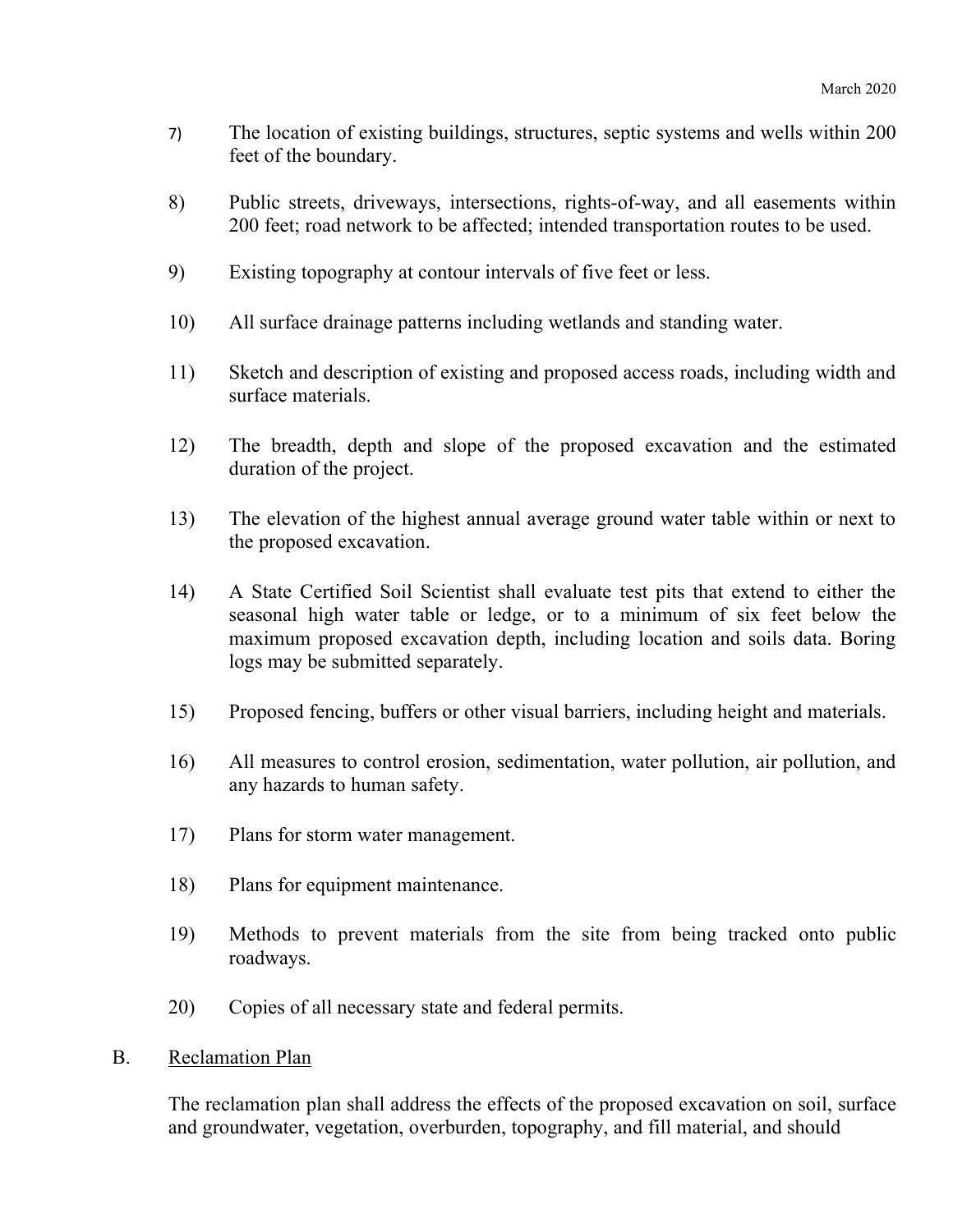address future land use consistent with the Master Plan. The plan shall show or be accompanied by the following items:

- 1) Name, address, and signature of the person preparing the plan; date, bar scale and north arrow.
- 2) All boundaries of the area proposed for reclamation and the land within 200 feet of the boundary of this site
- 3) 3)Final topography of the proposed area to be disturbed by excavation at contour intervals of five feet or less.
- 4) 4)Final surface drainage pattern, including the location and physical characteristics of all artificial and/or modified drainage facilities.
- 5) Timetable as to fully-depleted sites within the excavation area.
- 6) Schedule of final reclamation activities including seeding mixtures, cover vegetation, fertilizer types, and application rates.
- C. Other Information

The Board reserves the right, per RSA 155-E:3, VII to request any other information it deems necessary to make an informed decision, or to have plans reviewed by an outside agency. According to the authority vested in the Board by RSA 676:4, I, (g), any reasonable expenses incurred for such information or reviews shall be charged to the applicant. Failure to pay such costs constitutes valid grounds for the Board to deny the application.

# **Section XV: Administration and Enforcement**

# A. Permits

- 1) Permits shall be issued only to the owner or his agent and shall not be transferable without the prior written consent of the Board. A copy of the permit shall be present at the site when it is operation.
- 2) A permit shall be valid for a maximum of three years. It will expire on the third December 31st following the date of issue. (For example: If a permit is issued on April 26, 2007, it will expire on December 31, 2009.) The expiration date shall be specified on the permit.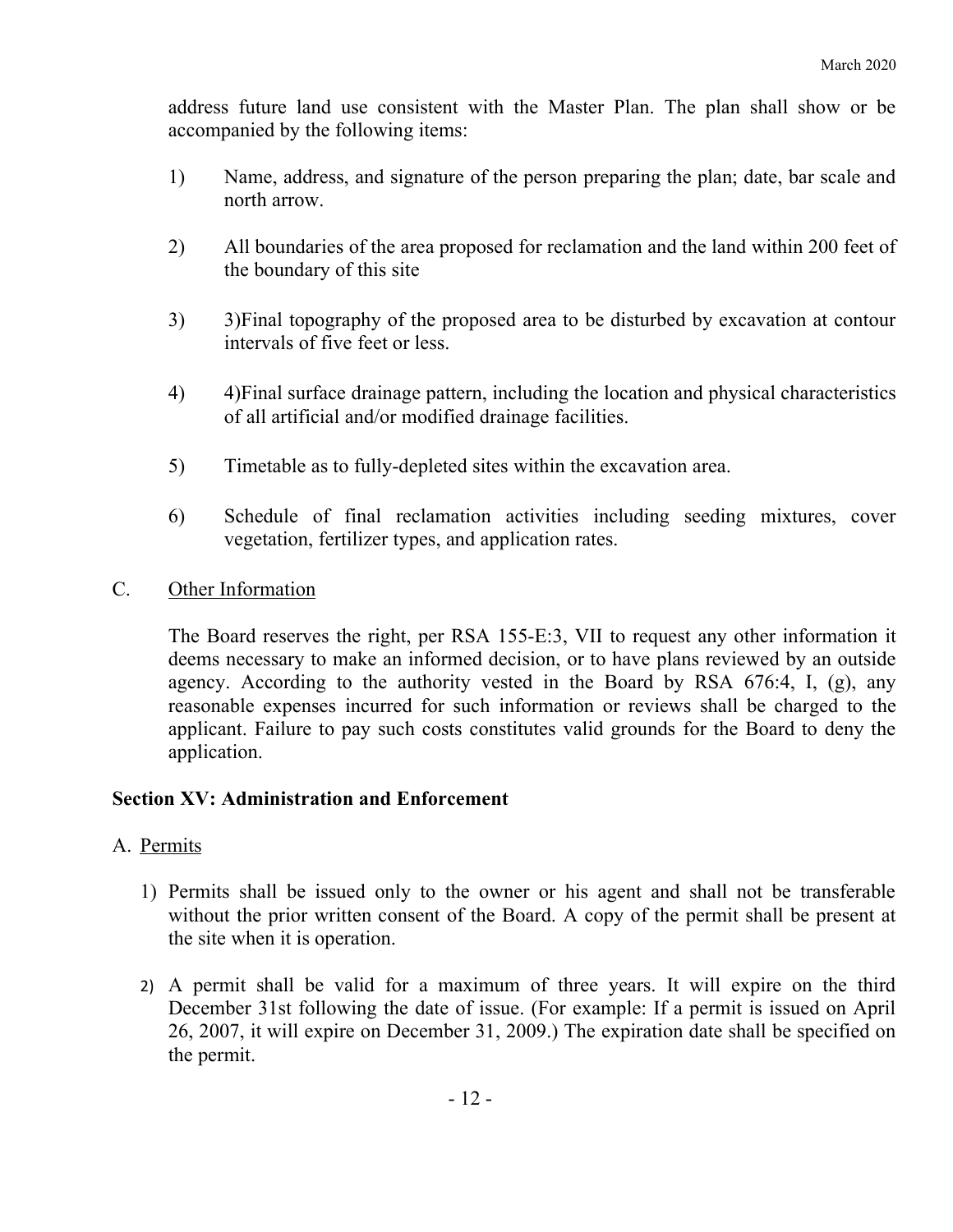- 3) Failure to file for a permit shall be considered a violation and operators who fail to file will be issued an order to cease and desist.
- 4) The Board may include in the permit any such reasonable conditions as are consistent with the purpose of these regulations.

# B. Amendments and Renewals

Permit holders wishing to alter the size or location of the excavation, the rate of removal or the plan for reclamation shall apply for a renewal or amendment, following the same procedures as those required for the original excavation permit.

Permit holders wishing to renew a permit where there are no changes to the permitted operation may do so by requesting a renewal from the Planning Board. The Planning Board may approve such a request without a public hearing if it finds the operation to be in compliance with all current plans and narratives describing the operation.

#### C. Inspections

The Board or its designee may make periodic inspections of all excavation sites to determine if the excavation operation is in conformance with the permit, town regulations, and the approved plans.

#### D. Suspensions and Revocations

The Board may suspend or revoke a permit;

- 1) If the Board determines that any provision of the permit has been violated,
- 2) If a material misstatement was made in the application upon which a permit was granted, or
- 3) If any unsafe or hazardous conditions exist as determined by a site inspection.

Such suspension or revocation shall be subject to a motion for rehearing thereon and an appeal in accordance with these regulations.

# E. Appeals

Any person affected by the Board's decision to approve or disapprove an application by any amendment thereto or any suspension or revocation of a permit, may appeal to the Board for a rehearing on such decision or any matter determined thereby. The motion for rehearing shall be filed within ten (10) days of such decision and shall fully specify every ground upon which it is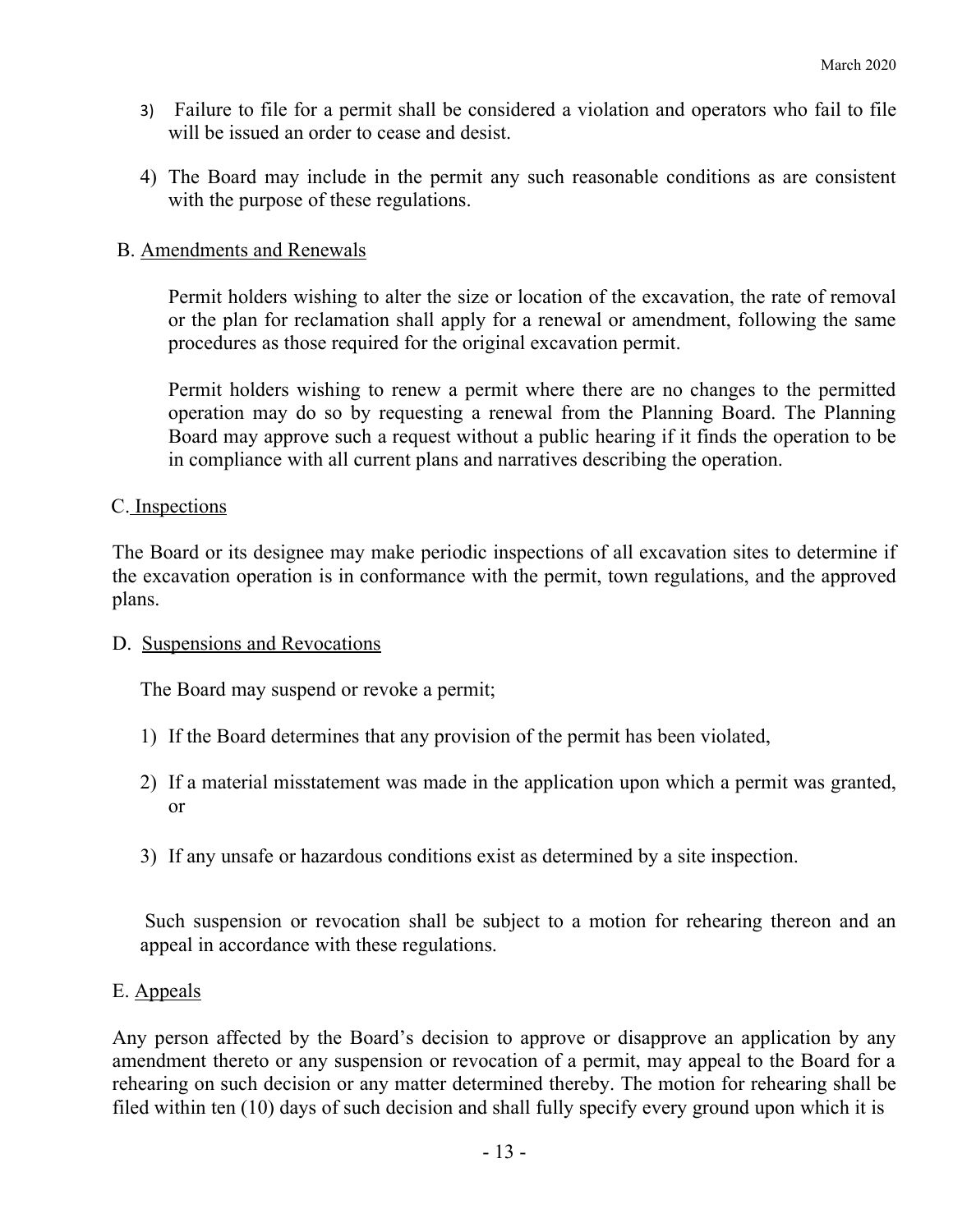alleged that the decision or order complained of is unlawful or unreasonable. The Board shall either grant or deny the request for rehearing within ten (10) days, and if the request is granted, a rehearing shall be scheduled within thirty (30) days. Any person affected by the Board's decision on a motion or rehearing may appeal in accordance with RSA 677:4-14.

F. Penalties

 $\overline{a}$ 

 $\overline{a}$ 

 $\overline{a}$ 

 $\overline{a}$ 

 $\overline{a}$ 

 $\overline{a}$ 

 $\overline{a}$ 

 $\overline{a}$ 

Fines, penalties and remedies for violations of this regulation shall be the same as for violations of RSA 676:15 & 17. Whoever violates any provision of this regulation, a permit or a valid order issued hereunder shall be guilty of a misdemeanor.

# **Section XVI: Severability**

The invalidity of any provision, sentence, paragraph, etc. of this regulation shall not affect the validity of any other provision, sentence, paragraph, etc.

# **Section XVII: Effective Date**

The effective date of these regulations shall be \_\_\_\_\_\_\_\_\_\_\_\_\_\_\_\_\_\_\_\_\_\_\_\_\_\_\_\_\_\_\_.

Planning Board Members

Town Clerk Date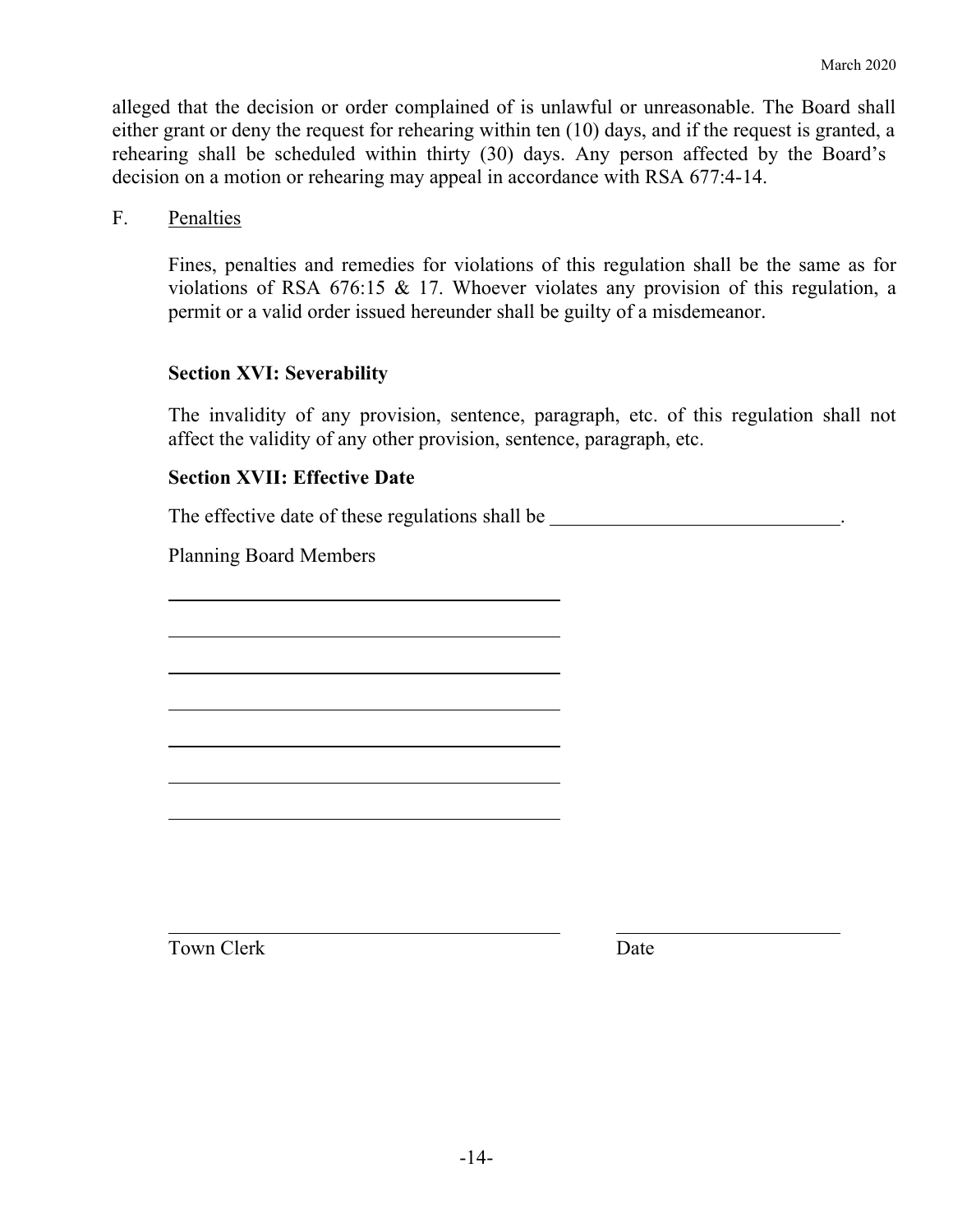# **EXCAVATION REGULATIONS APPLICATION CHECKLIST**

The following checklist is intended as a reference for the Board to use in determining whether an application meets all the requirements for submission as specified in the regulations (Section XIV). Items #3, a-n, and #4, af are those items the Board expects to see on the plan.

| Required              |                                                                                                                                                                |     | Submitted      |
|-----------------------|----------------------------------------------------------------------------------------------------------------------------------------------------------------|-----|----------------|
| Yes<br>N <sub>o</sub> |                                                                                                                                                                | Yes | N <sub>o</sub> |
|                       | 1. Signed and dated application form.                                                                                                                          |     |                |
|                       | 2. Copies of any required local, state or federal permits:<br>wetlands dredge & fill permit,<br>alteration of terrain permit, or                               |     |                |
|                       | NPDES Phase II requirements                                                                                                                                    |     |                |
|                       | 3. Excavation Plan a scale of $1" = 100'$ showing the following information:                                                                                   |     |                |
|                       | a. Name and address of owner, excavator, and all abutters.                                                                                                     |     |                |
|                       | b. Name, address and signature of person preparing the plan; date of<br>plan, scale, and north arrow.                                                          |     |                |
|                       | c. Sketch and description of the location and boundaries of proposed<br>and any existing excavations in square feet and acres, and municipalities<br>involved. |     |                |
|                       | d. Zoning district boundaries of excavation area and within 200 feet of<br>the area boundary.                                                                  |     |                |
|                       | e. Lot lines, public streets, driveways, intersections, rights-of-way, and<br>easements within 200 feet of the excavation                                      |     |                |
|                       | f. Location of existing dwellings, structures, septic systems and wells<br>within 200 feet of the excavation.                                                  |     |                |
|                       | g. Topography at contour intervals of five feet or less.                                                                                                       |     |                |
|                       | h. All surface drainage patterns including wetlands and standing water.                                                                                        |     |                |
|                       | i. Sketch and description of existing and proposed access roads,<br>including width and surface materials.                                                     |     |                |
|                       | <i>i</i> . Breadth, depth and slope of the proposed excavation.                                                                                                |     |                |
|                       | k. Elevation of the highest annual average ground water table within<br>or next to the proposed excavation.                                                    |     |                |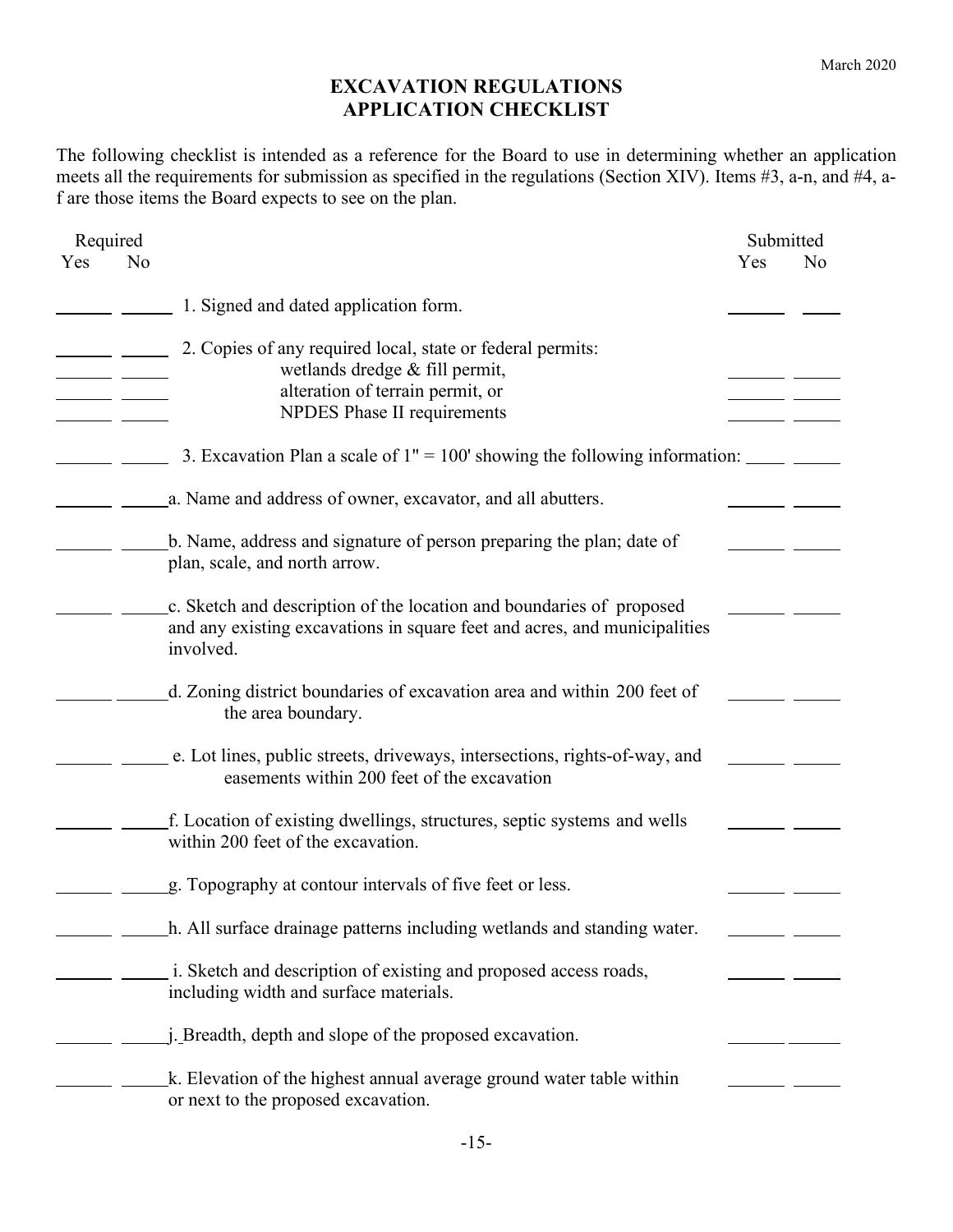| Required<br>Yes | No |                                                                                                                                      | Submitted<br>Yes | No |
|-----------------|----|--------------------------------------------------------------------------------------------------------------------------------------|------------------|----|
|                 |    | 4. Test pit data to within either the seasonal high-water table or a<br>minimum of six feet below the proposed excavation depth.     |                  |    |
|                 |    | m. Fencing, buffers, or other visual barriers, including height and<br>materials.                                                    |                  |    |
|                 |    | n. Measures to control erosion and sedimentation, water and air pollution,<br>and any hazards to public safety.                      |                  |    |
|                 |    | o. Plans for stormwater management.                                                                                                  |                  |    |
|                 |    | p. Plans for equipment maintenance.                                                                                                  |                  |    |
|                 |    | q. Methods to prevent materials from the site from being tracked<br>onto public roadways                                             |                  |    |
|                 |    | r. Copies of all necessary state and/or federal permits.                                                                             |                  |    |
|                 |    | 5. Reclamation Plan at a scale of $1" = 100'$ showing the following information:                                                     |                  |    |
|                 |    | a. Name, address and signature of the person preparing the plan; date<br>of plan, scale and north arrow.                             |                  |    |
|                 |    | b. All boundaries of the area proposed for reclamation, and the land<br>within 200 feet of these boundaries.                         |                  |    |
|                 |    | c. Final topography at contour intervals of five feet or less                                                                        |                  |    |
|                 |    | d. Final surface drainage pattern.                                                                                                   |                  |    |
|                 |    | e. Timetable as to fully-depleted sites within the project area                                                                      |                  |    |
|                 |    | f. Schedule of final reclamation activities, including seeding mixtures,<br>cover vegetation, fertilizer types and application rates |                  |    |
|                 |    |                                                                                                                                      |                  |    |
|                 |    |                                                                                                                                      |                  |    |
|                 |    |                                                                                                                                      |                  |    |
|                 |    |                                                                                                                                      |                  |    |
|                 |    |                                                                                                                                      |                  |    |
|                 |    |                                                                                                                                      |                  |    |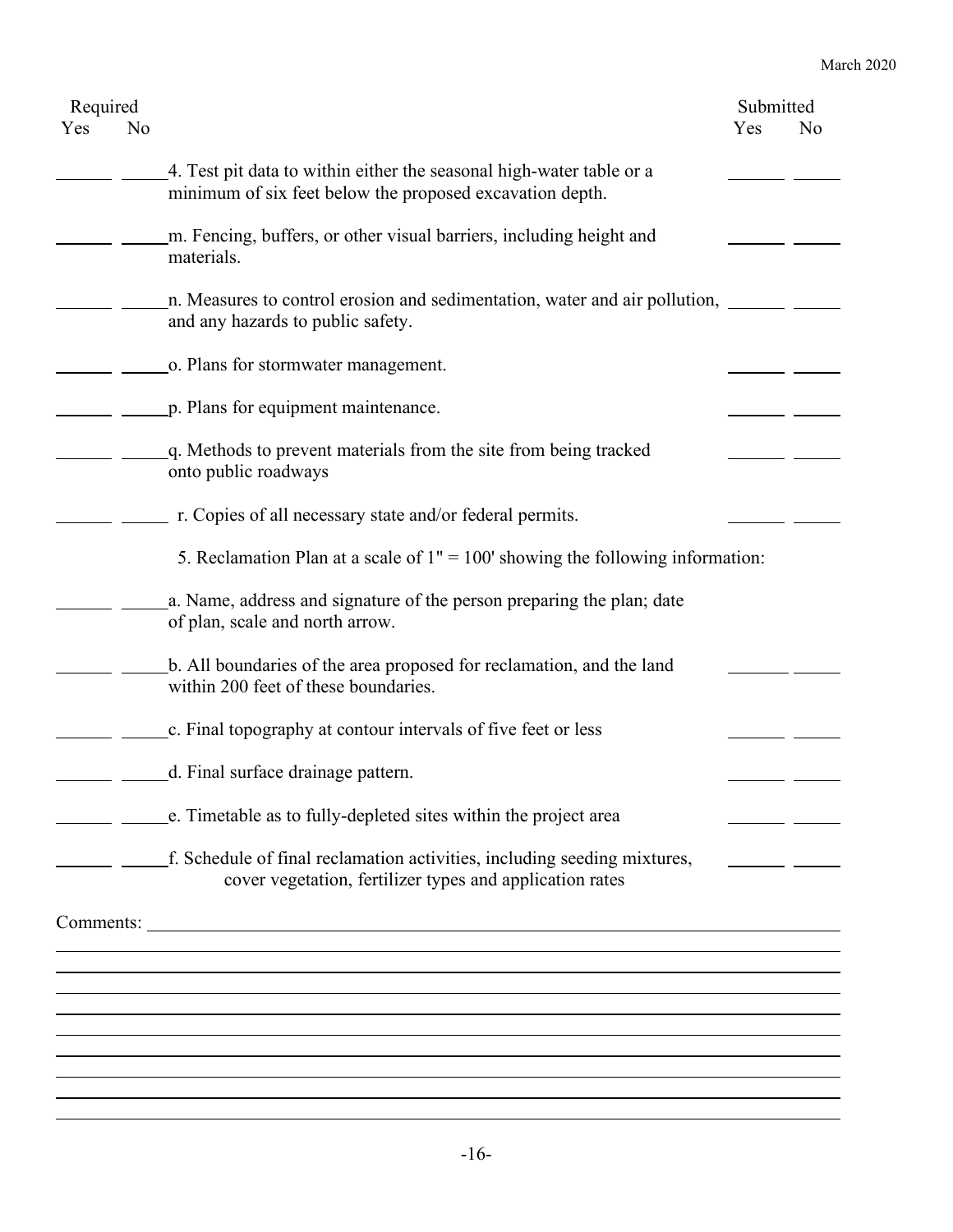#### **EXCAVATION AND RECLAMATION CHECKLISTS**

The following checklist is used by the Board to determine compliance with the provisions of RSA 155-E during application review and inspections of excavation sites, both for new operations as well as yearly inspections of existing operations. For existing, non-permitted operation, only items #1-10 apply, while new, permitted operations are subject to all items in the checklist. The items in the reclamation checklist apply to all operations at the time of reclamation.

#### **OPERATING STANDARDS**

| Yes | No                                                                                                                                                                                                                                                                                                                                                                                                                              |        |                                                                                                                                                                                                                                                           |
|-----|---------------------------------------------------------------------------------------------------------------------------------------------------------------------------------------------------------------------------------------------------------------------------------------------------------------------------------------------------------------------------------------------------------------------------------|--------|-----------------------------------------------------------------------------------------------------------------------------------------------------------------------------------------------------------------------------------------------------------|
|     |                                                                                                                                                                                                                                                                                                                                                                                                                                 | 1.     | The excavation is not within 50 feet of the boundary of a disapproving abutter or 10 feet<br>of the boundary of an approving abutter.                                                                                                                     |
|     |                                                                                                                                                                                                                                                                                                                                                                                                                                 | 2.     | The excavation is not closer than 150 feet to an existing dwelling or to a site for which a<br>building permit has already been issued.                                                                                                                   |
|     | $\frac{3}{2}$                                                                                                                                                                                                                                                                                                                                                                                                                   |        | The excavation is not below road level within 50 feet of a public right-of-way.                                                                                                                                                                           |
|     | $\frac{1}{\sqrt{1-\frac{1}{2}}}\frac{4}{\sqrt{1-\frac{1}{2}}}\frac{4}{\sqrt{1-\frac{1}{2}}}\frac{4}{\sqrt{1-\frac{1}{2}}}\frac{4}{\sqrt{1-\frac{1}{2}}}\frac{4}{\sqrt{1-\frac{1}{2}}}\frac{4}{\sqrt{1-\frac{1}{2}}}\frac{4}{\sqrt{1-\frac{1}{2}}}\frac{4}{\sqrt{1-\frac{1}{2}}}\frac{4}{\sqrt{1-\frac{1}{2}}}\frac{4}{\sqrt{1-\frac{1}{2}}}\frac{4}{\sqrt{1-\frac{1}{2}}}\frac{4}{\sqrt{1-\frac{1}{2}}}\frac{4}{\sqrt{1-\frac{$ |        | Vegetation is maintained within the peripheral areas of items 2 and 3 above.                                                                                                                                                                              |
|     | $\frac{1}{\sqrt{1-\frac{1}{2}}}\frac{1}{\sqrt{1-\frac{1}{2}}}\frac{1}{\sqrt{1-\frac{1}{2}}}\frac{1}{\sqrt{1-\frac{1}{2}}}\frac{1}{\sqrt{1-\frac{1}{2}}}\frac{1}{\sqrt{1-\frac{1}{2}}}\frac{1}{\sqrt{1-\frac{1}{2}}}\frac{1}{\sqrt{1-\frac{1}{2}}}\frac{1}{\sqrt{1-\frac{1}{2}}}\frac{1}{\sqrt{1-\frac{1}{2}}}\frac{1}{\sqrt{1-\frac{1}{2}}}\frac{1}{\sqrt{1-\frac{1}{2}}}\frac{1}{\sqrt{1-\frac{1}{2}}}\frac{1}{\sqrt{1-\frac{$ |        | Fuels, lubricants, or other toxic or polluting materials are not stored on the site, unless in<br>compliance with applicable state regulations.                                                                                                           |
|     | $\frac{1}{\sqrt{1-\frac{1}{2}}}\frac{6}{\sqrt{1-\frac{1}{2}}}\frac{6}{\sqrt{1-\frac{1}{2}}}\frac{6}{\sqrt{1-\frac{1}{2}}}\frac{6}{\sqrt{1-\frac{1}{2}}}\frac{6}{\sqrt{1-\frac{1}{2}}}\frac{6}{\sqrt{1-\frac{1}{2}}}\frac{6}{\sqrt{1-\frac{1}{2}}}\frac{6}{\sqrt{1-\frac{1}{2}}}\frac{6}{\sqrt{1-\frac{1}{2}}}\frac{6}{\sqrt{1-\frac{1}{2}}}\frac{6}{\sqrt{1-\frac{1}{2}}}\frac{6}{\sqrt{1-\frac{1}{2}}}\frac{6}{\sqrt{1-\frac{$ |        | If temporary slopes exceed a 1:1 grade, an appropriate barricade is provided.                                                                                                                                                                             |
|     | $\frac{1}{\sqrt{1-\frac{1}{2}}}\frac{1}{\sqrt{1-\frac{1}{2}}}\frac{1}{\sqrt{1-\frac{1}{2}}}\frac{1}{\sqrt{1-\frac{1}{2}}}\frac{1}{\sqrt{1-\frac{1}{2}}}\frac{1}{\sqrt{1-\frac{1}{2}}}\frac{1}{\sqrt{1-\frac{1}{2}}}\frac{1}{\sqrt{1-\frac{1}{2}}}\frac{1}{\sqrt{1-\frac{1}{2}}}\frac{1}{\sqrt{1-\frac{1}{2}}}\frac{1}{\sqrt{1-\frac{1}{2}}}\frac{1}{\sqrt{1-\frac{1}{2}}}\frac{1}{\sqrt{1-\frac{1}{2}}}\frac{1}{\sqrt{1-\frac{$ |        | The excavation does not cause the accumulation of freestanding water for prolonged<br>periods.                                                                                                                                                            |
|     |                                                                                                                                                                                                                                                                                                                                                                                                                                 | 8.     | The excavation does not result in continued siltation of surface water or degradation of<br>water quality of any public or private water supplies.                                                                                                        |
|     |                                                                                                                                                                                                                                                                                                                                                                                                                                 | 9.     | The excavation is not within 75 feet of any great pond, navigable river, or any other<br>standing body of water 10 acres or more in area.                                                                                                                 |
|     |                                                                                                                                                                                                                                                                                                                                                                                                                                 | 10.    | The excavation is not within 25 feet of any stream, river, or brook that normally flows<br>throughout the year or any naturally-occurring standing body of water less than 10 acres,<br>prime wetland, or any other wetland greater than 5 acres in area. |
|     |                                                                                                                                                                                                                                                                                                                                                                                                                                 | $-11.$ | The excavation is permitted by the zoning ordinance.                                                                                                                                                                                                      |
|     |                                                                                                                                                                                                                                                                                                                                                                                                                                 | 12.    | The excavation will not diminish area property values or unreasonably change the character<br>of the neighborhood.                                                                                                                                        |
|     | $\frac{13}{2}$                                                                                                                                                                                                                                                                                                                                                                                                                  |        | The excavation will not create any nuisance or health or safety hazards.                                                                                                                                                                                  |
|     | $\frac{1}{1}$ 14.                                                                                                                                                                                                                                                                                                                                                                                                               |        | The excavation will not unreasonably accelerate the deterioration of highways or create any<br>safety hazards in their use.                                                                                                                               |
|     |                                                                                                                                                                                                                                                                                                                                                                                                                                 | 15.    | Existing visual barriers will not be removed, except to gain access to the site.                                                                                                                                                                          |
|     |                                                                                                                                                                                                                                                                                                                                                                                                                                 | 16.    | The excavation will not substantially damage a know aquifer.                                                                                                                                                                                              |